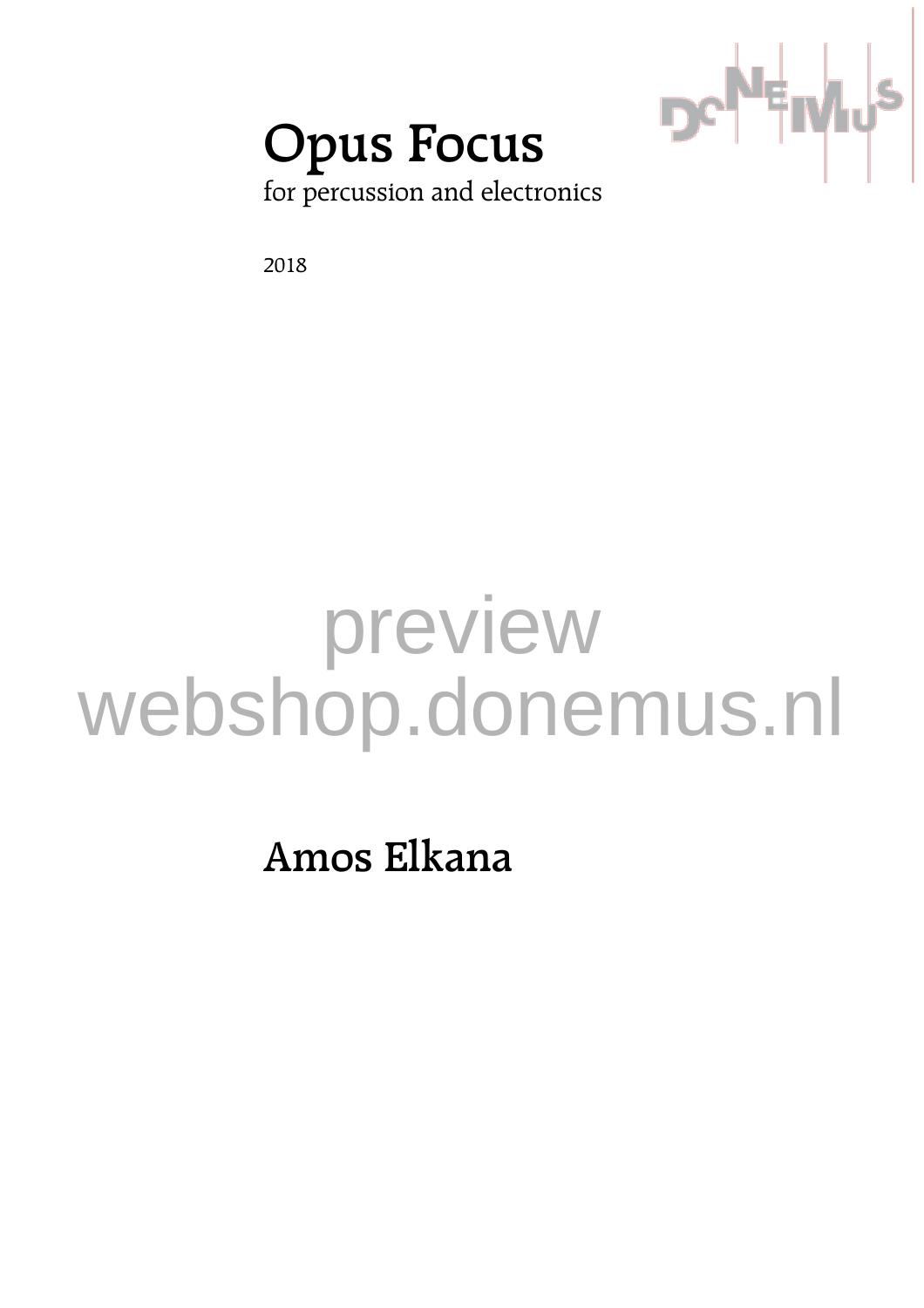

## Dedicated to **Oded Geizhals**

#### **Instruments**

 Vibraphone 2 Bongos 3 Toms Bass Drum Woodblocks Xylophone

# **Technical rider**

- 5 or 6 Microphones (2 for vibraphone, 2 for drums, 1 or 2 for xylophone)
- Headphones for the player
- Computer running the latest version of Pure Data
- Sound card with min. 3 out channels
- 2 to 8 quality speakers connected to sound card

### **Notes for the sound technician**

- The electronics were made with the free program Pure Data (PD).
- PD is available for download here: http://puredata.info/downloads.
- The I  $\bigcirc$  p, tcl which suppose is ty or this work is available from the publisher.
- Proce s: The conputer represe the violin in real-time and plays back through the speakers. The computer also produces a click-track on a separate channel which only the player hears through headphones. s available for download here: http://puredat<br>
I 2 p, tcl wh ch 3 i ece s y or i ii. w. k s<br>
e s: T ie con puter re 7 rds th 3 violin 1 r 1 1-1<br>
g eakers. The computer also produces a click

Palance:  $T$  in the instrument and the speakers should have exactly the same v lu me. which only the player hears through headphones.<br>
The microphones should pick up only the sound from the instruments and not have the instruments and not have a shown the sound from the instruments and not

- from the speakers.
- Click-track: Set the pitch and volume of the click so that the player can hear it at all times and feels comfortable with it.

**Duration**: c. 8'30'

D 20108

Copyright © 2020 by **Stichting Donemus Beheer, Rijswijk**

All rights reserved

No part of this publication may be reproduced in any form by any electronic or mechanical means (including photocopying, recording or information storage and retrieval) without permission in writing from the publisher: Stichting Donemus Beheer, Rijswijk, The Netherlands

www.donemus.nl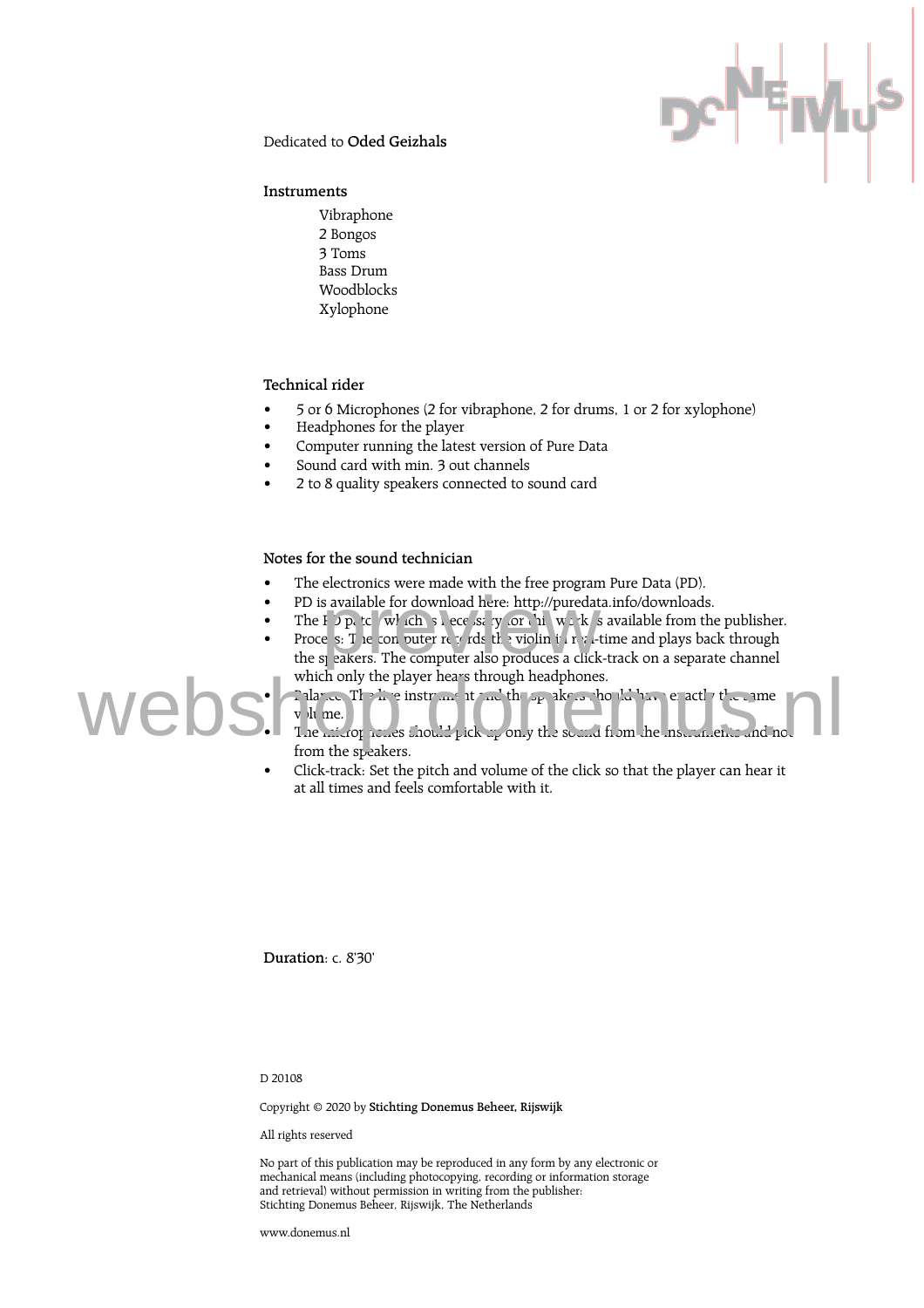*to Oded Geizhals*

 $\Gamma$  for percussion and electronics











=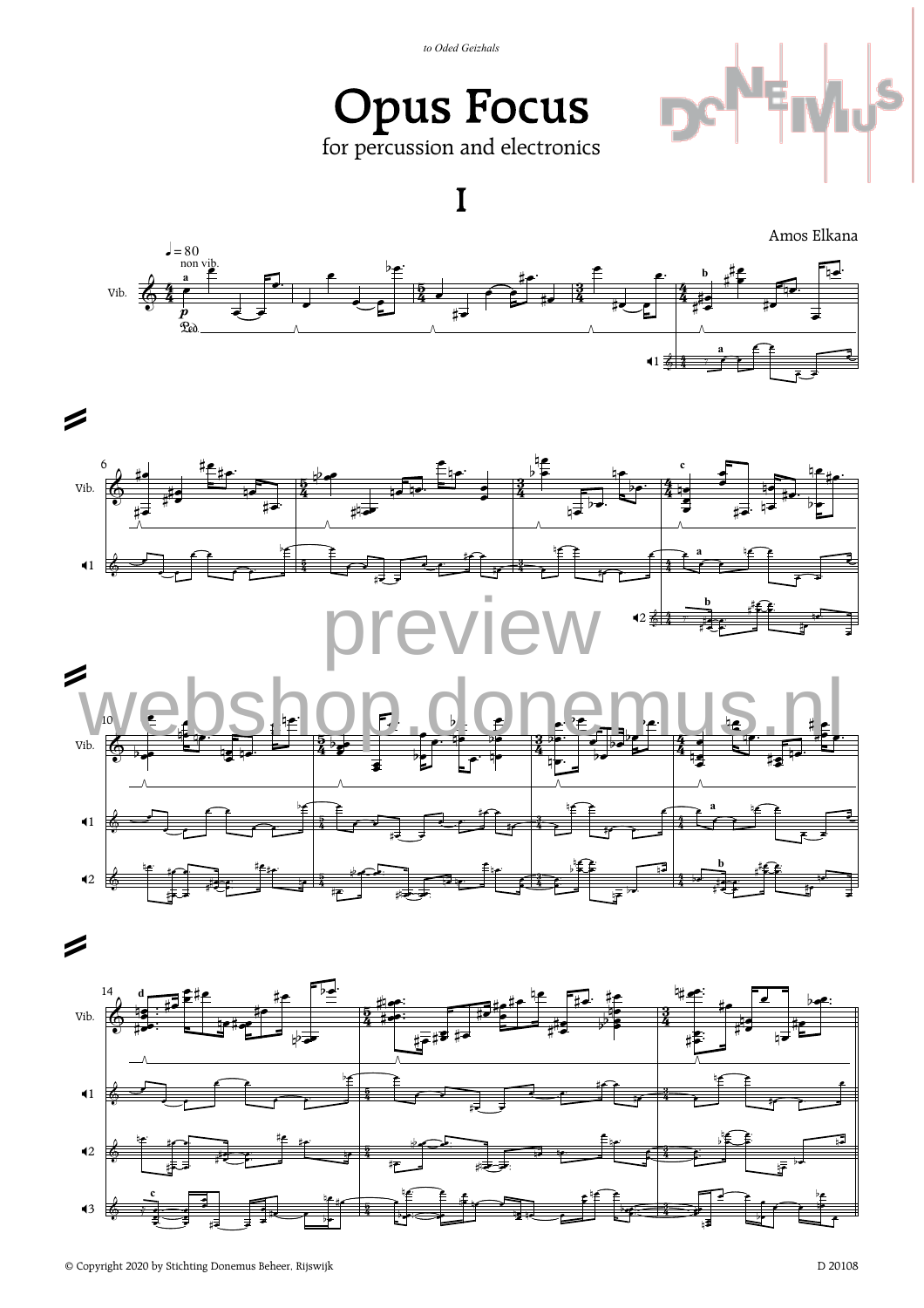







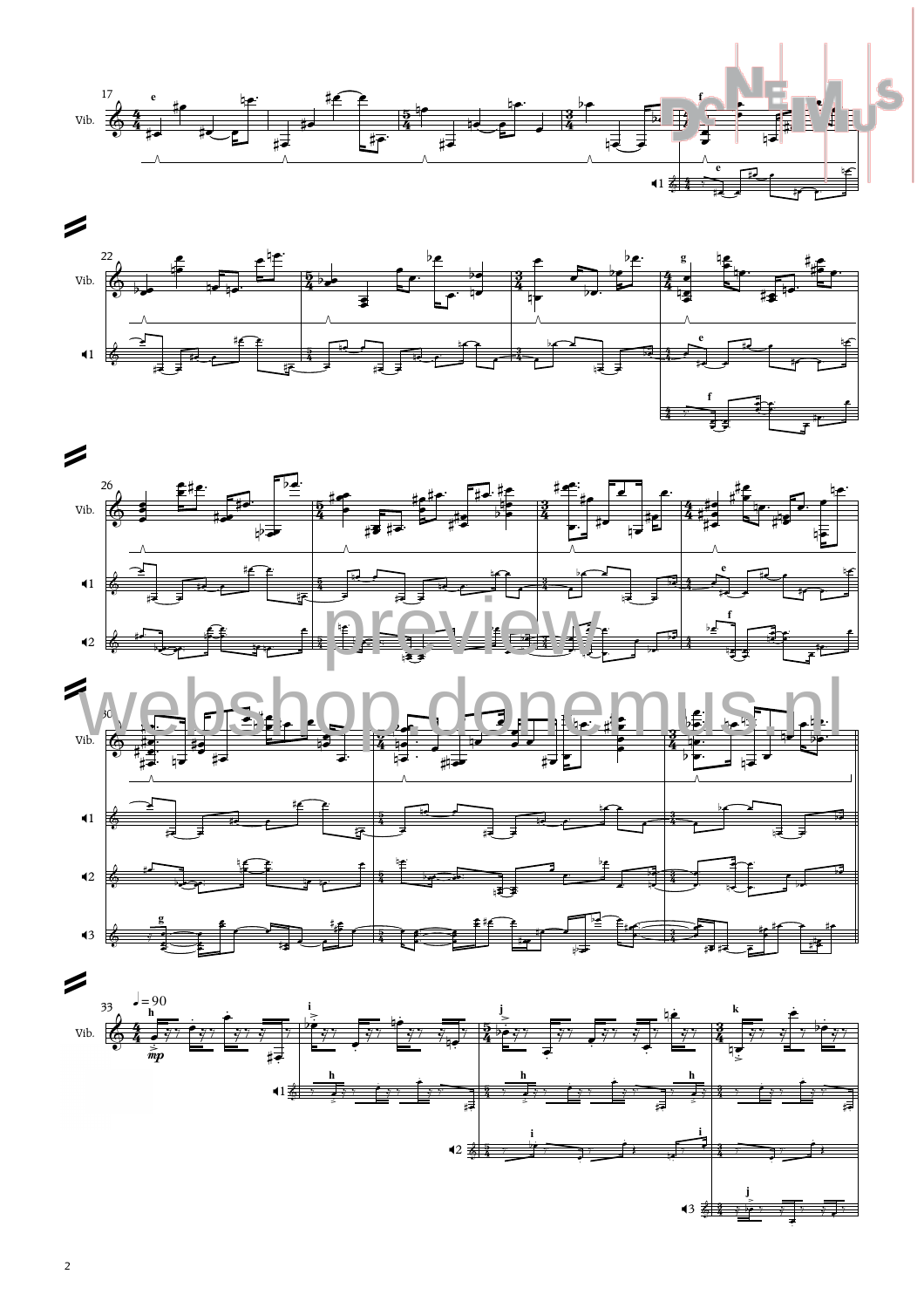

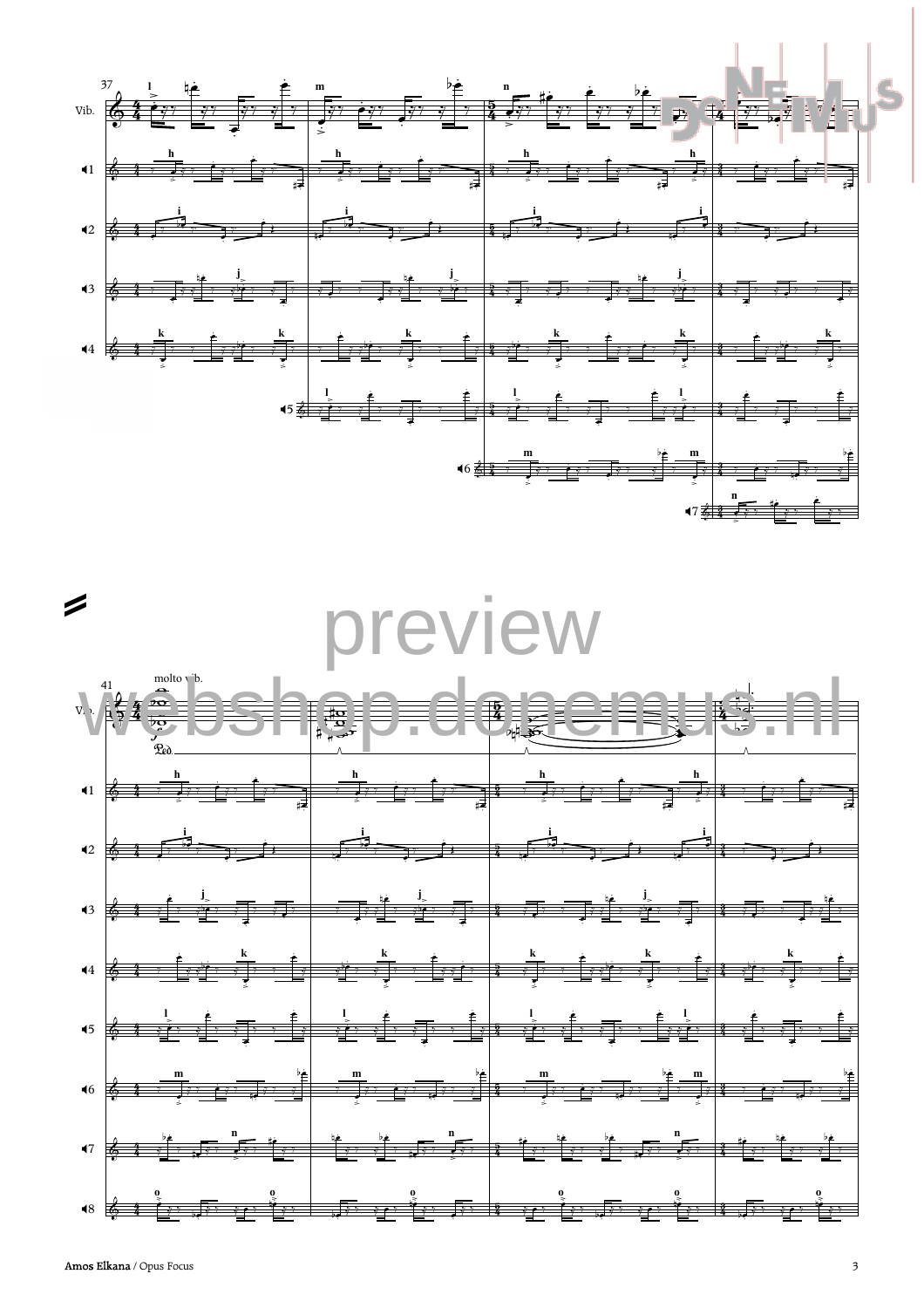